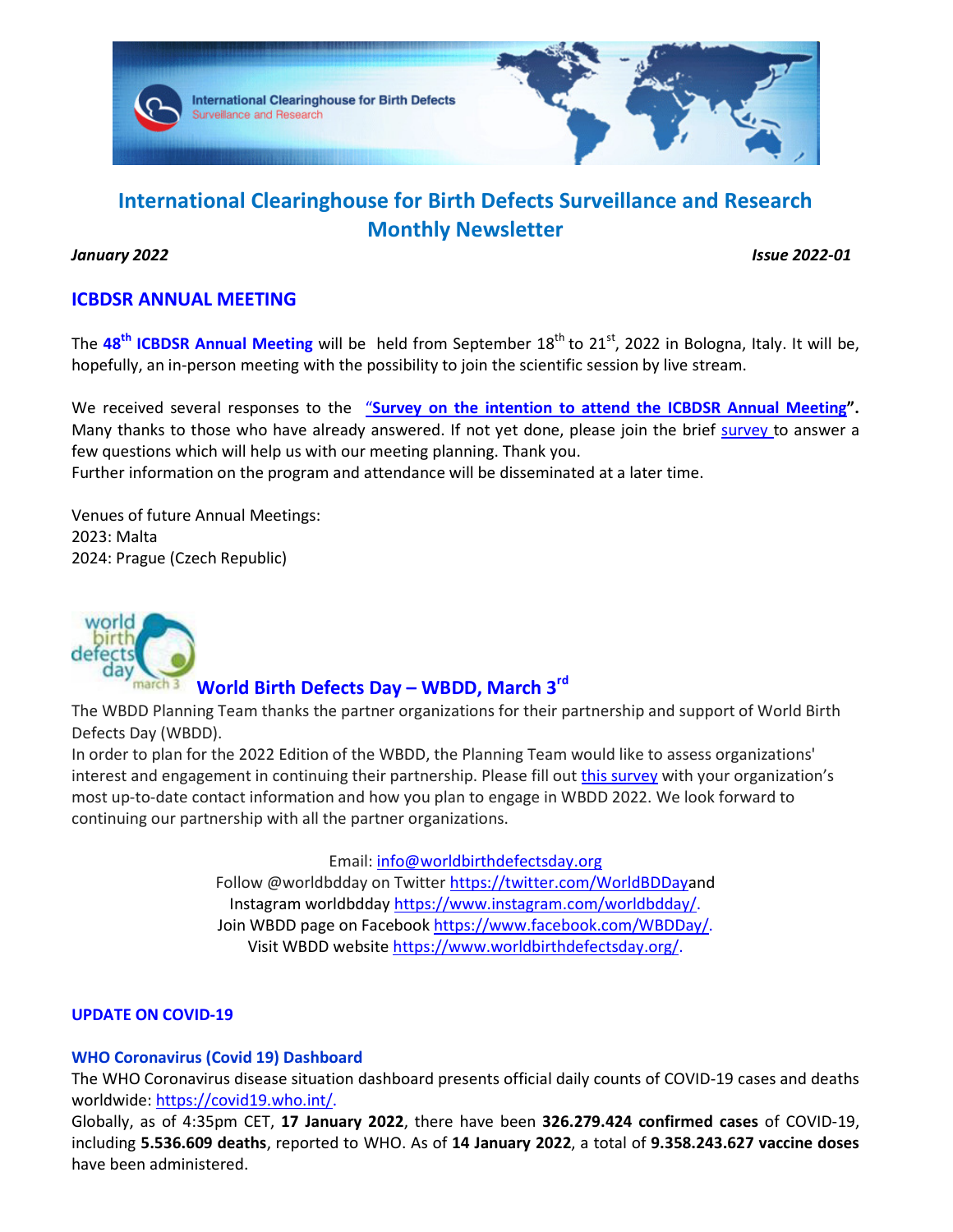#### **US Centers for Disease Control and Prevention (CDC)**

COVID Data Tracker - Find maps and charts tracking cases, deaths, and trends of COVID-19 in the United States: https://www.cdc.gov/coronavirus/2019-ncov/cases-updates/index.html

#### **European Centre for Disease Prevention and Control (ECDC)**

Covid-19 Dataset: data on the daily number of new reported COVID-19 cases and deaths by EU/EEA country is available to download. ECDC continues to publish weekly updates on the number of cases and deaths reported in the EU/EEA and worldwide every Thursday https://www.ecdc.europa.eu/en/cases-2019-ncoveueea

#### **Center for Strategic & International Studies (CSIS)**

Southeast Asia Covid-19 Tracker by country , that includes information on National Responses, International Assistance, and CSIS Analysis. Data is available at: https://www.csis.org/programs/southeast-asia-program/projects/southeast-asia-covid-19-tracker

## **ICBD corner: News and comments from the International Centre on Birth Defects (ICBD)**

*The App of the Quick Reference Handbook (QRH) is out !* Morevoer, it is available for both Apple (IOS) and Android systems.



#### Quick Reference Handbook [12+] International Clearinghouse For Birth Defects Surveillance Designed for iPad

Free

**Screenshots** iPad iPhone



Many of you are already acquainted with the QRH in other formats:

- as PDF: https://www.who.int/publications/i/item/9789240015418
- as website: https://www.cdc.gov/ncbddd/birthdefects/surveillancemanual/photoatlas/objectives\_pa.html

Responding to a global environment, where mobile devices (smartphones, tablets) are much more pervasive and practical, especially at the point of care, we have partnered with an experienced innovation lab to develop the mobile version of the QRH.

The content closely mirrors the original QRH but the app format now allows you to take advantage of typical app features (search, bookmark, tap and enlarge, etc.) – and you can use the QRH anywhere and anytime, when seeing the baby, reviewing records for abstraction, or just when reviewing your knowledge or learning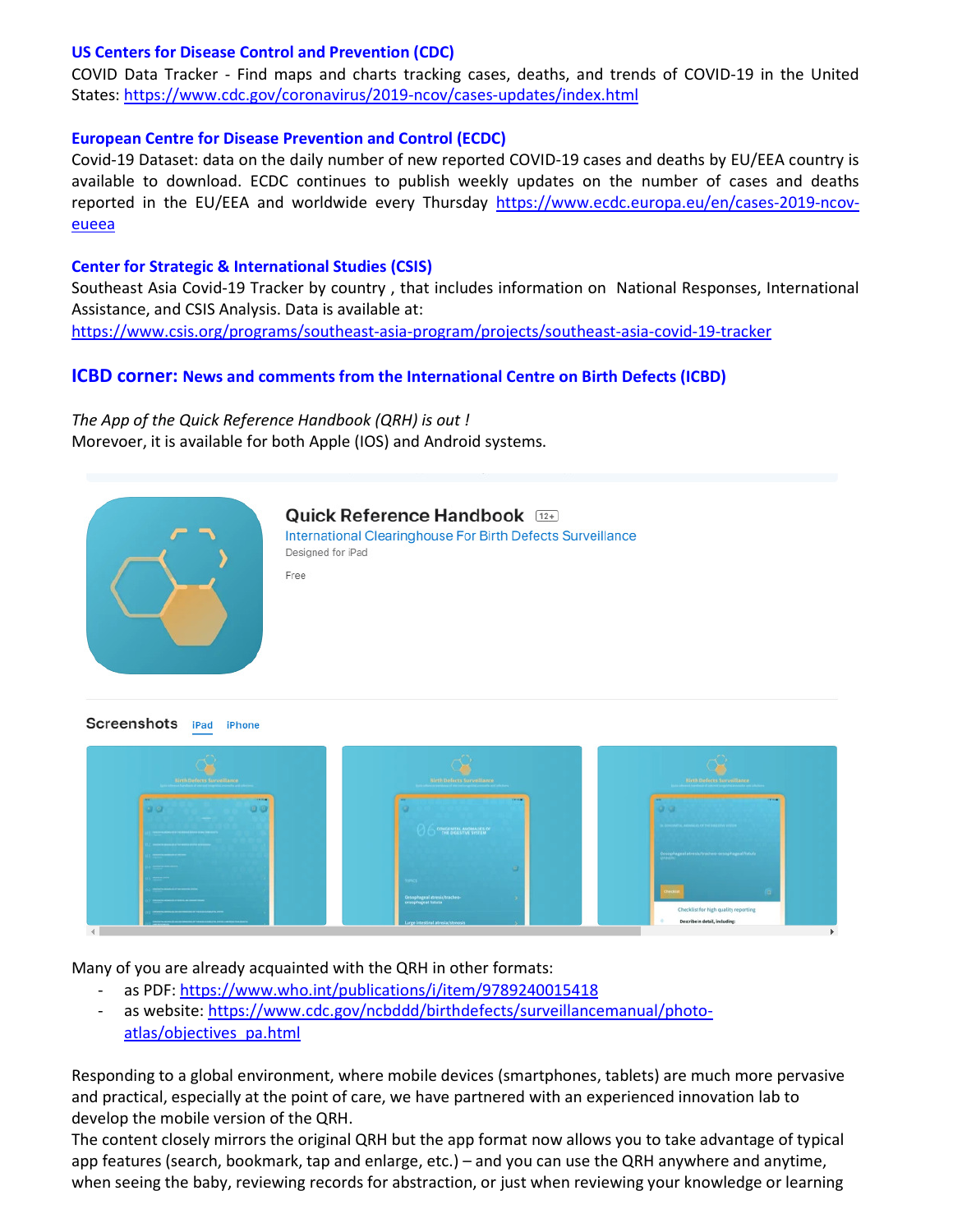new skills. **Now, checklists, definitions, codes, diagnostic pearls, photos and diagrams are literally at your fingertips.** 

**To find the app,** go to the Apple or Android stores and search for 'QRH birth defects' – for example:

- IOS: https://apps.apple.com/ie/app/quick-reference-handbook/id1592730552
- Android: https://play.google.com/store/apps/details?id=com.icbdsr.qrh&hl=en\_US&gl=US

We'd like to thank that team that helped develop this application -- at ICBD, at CDC, at Mashfrog – and the reviewers from different parts of the world (Uganda, Tanzania, Latin America) who have tested the prototypes and provided vital feedback.

Tell us what you think, and consider providing a review online. We'd love to get your feedback, and make the next updates even better.

*Lorenzo Botto, ICBD Director* 

# **What's Going on**

## **US National Birth Defects Awareness Month**

CDC recognizes January as National Birth Defects Awareness Month. This is a time to raise awareness about birth defects and highlight efforts to improve the health of people living with these conditions across their lifespan. Join the nationwide effort to raise awareness of birth defects and their impact on individuals, parents, and families. Learn more at https://www.cdc.gov/ncbddd/birthdefects/awarenessmonth/index.html

#### **EUROlinkCAT European Conference** *"Health and education outcomes of children across Europe with congenital anomalies"* will be held on April 7-9, 2022 in Poznan, Poland.

This will be a hybrid conference and participants can choose whether to participate in-person or online. Inperson attendance is dependent on the situation with COVID-19, and if in-person attendance is not possible, the conference will be moved online.

The aims of the conference are to disseminate research findings from the EUROlinkCAT project, discuss these in the context of existing research, and agree on a set of recommendations for the medical care and education of children with congenital anomalies.

Conference website: http://eurolinkcat2022.bok-ump.pl/

Registrations: http://eurolinkcat2022.bok-ump.pl/teksty.php?plik=registration.php

There will also be two satellite conferences – one for parents of children with Spina Bifida and another for parents of children with Down Syndrome.

# **Indian Institute of Public Health- Delhi (IIPH-Delhi), Public Health Foundation of India (PHFI) Training workshops scheduled during January - March 2022.**

Please click the following links for details of each workshop and to apply online:

- $\checkmark$  Impact Evaluation: Public Programs in Health (Jan 31 Feb 4, 2022) Deadline for registration: 17<sup>th</sup> Jan, 2022
- $\checkmark$  Medical Writing (Feb 01 04, 2022) Deadline for registration: 18<sup>th</sup> Jan, 2022
- Application of Econometrics in Health Policy Analysis (Feb 21 25, 2022) Deadline for registration:  $7^{th}$ Feb, 2022
- $\checkmark$  Monitoring and Evaluation of Health Programs for Improved Decision Making (March 07 11, 2022) Deadline for registration: 21<sup>st</sup> Feb, 2022
- $\checkmark$  Systematic Reviews and Meta-analysis using RevMan (March 28 April 1, 2022) Deadline for registration: 14<sup>th</sup> Mar, 2022
- $\checkmark$  Approaches for Implementing Adolescent Health Programs (Mar 29 Apr 1, 2022) Deadline for registration: 15<sup>th</sup> Mar, 2022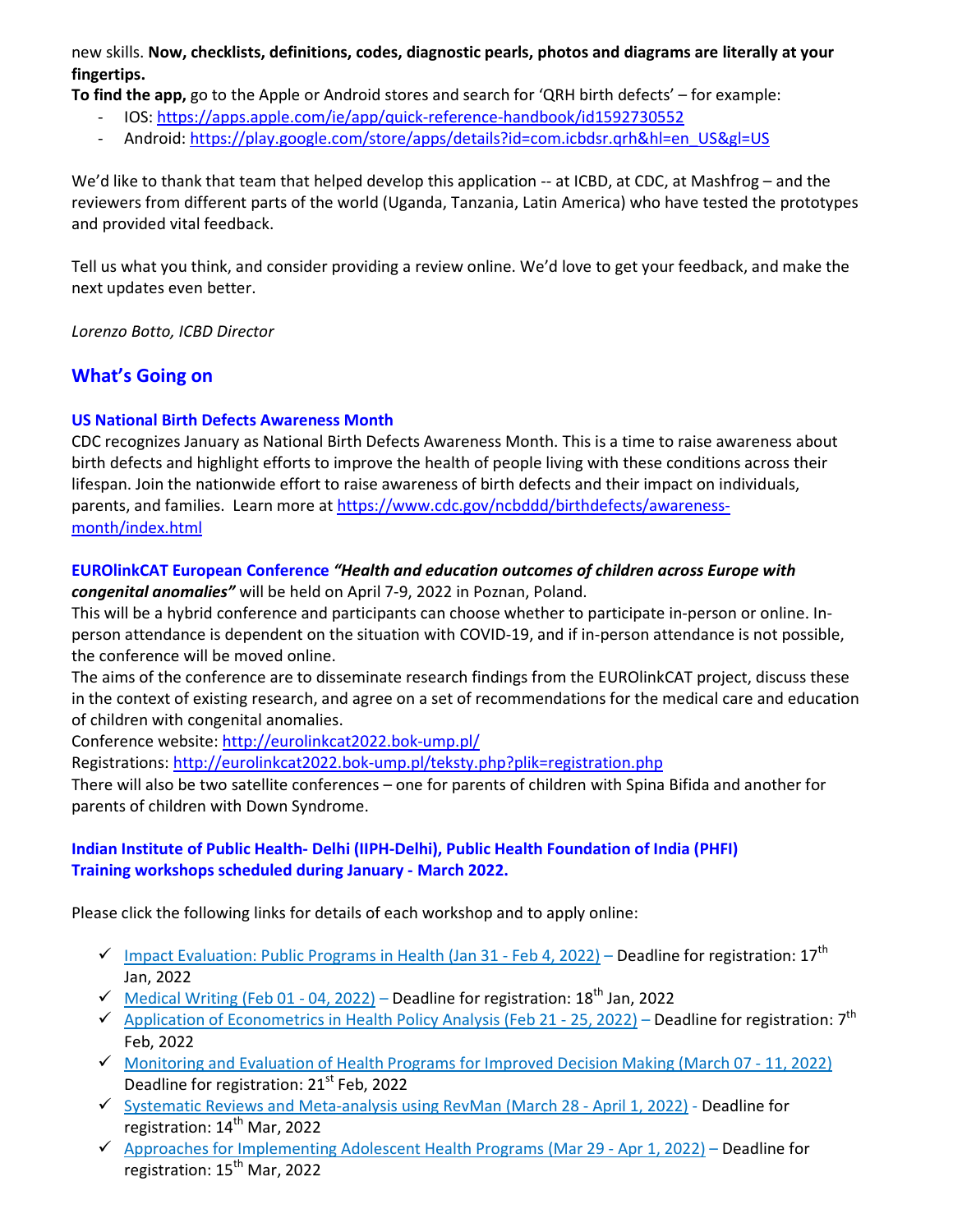Training Venue: Indian Institute of Public Health- Delhi (IIPH-Delhi) Public Health Foundation of India (PHFI) Plot 47, Sector 44, Institutional Area Near HUDA City Center Metro Station Gurugram– 122002 -Haryana, INDIA Ph: +91 124 4722900 (Extn: 4110)

website: www.phfi.org

A 10% concession will be given upon registration of 5 or more candidates in one workshop. For more queries please contact traininigs@iiphd.org

#### **WHO - Health for All Film Festival**

WHO invites independent filmmakers, production companies, public institutions, NGOs, communities, students, and film schools from around the world to submit their original short films on health. The festival's aim is to recruit a new generation of film and video innovators to champion and promote global health issues. The 3<sup>rd</sup> call for short films has been launched, with deadline for submissions 30 January 2022. To highlight that there is a special prize for - Health Innovation - Rehabilitation - Student film prize A NEW special prize focused on very short films with a length between 1' to 2'30 has been launched to create inspiring content for the festival (mobile phones could be used for this). Themes: Universal Health Coverage, Health emergencies, Better health & well-being

How to apply - submissions by 30 January 2022.

www.who.int/film-festival www.who.int/fr/film-festival

www.who.int/es/film-festival

### **Joint Workforce Planning seminar with Health Education England (HEE)**

With Health Education England, WHO Health Workforce is producing a joint Action Learning series on Workforce Planning for global health system strengthening – as part of HEE's support and contribution for the Year of Health and Care Workers. A series of four (4) open access seminars will be scheduled over the next 9- 12 months. The recording of Seminar one – "An introduction to systemic workforce planning", held on  $13<sup>th</sup>$ December 2021, is available at https://global.hee.nhs.uk/yhcw/. For registration links to subsequent seminars, please check this page in Spring 2022.

# **News from ICBDSR Members**

Here is the link to the latest edition of the *Texas Birth Defects Monitor*, with annual data and research update, just published online:

https://dshs.texas.gov/birthdefects/monitor/Texas-Birth-Defects-Monitor-Vol-27.pdf It is also housed here on the Monitor homepage, where you can view previous issues: https://dshs.texas.gov/birthdefects/monitor/default.shtm

# **A selection from the recent literature, and recommendations from readers**

*All readers are kindly invited to contribute to this section of the Newsletter, sending their suggestions to centre@icbdsr.org by the 1st Friday of the month*

### **New section: Genomics (selected reviews)**

Morton SU, Quiat D, Seidman JG, Seidman CE Genomic frontiers in congenital heart disease. Nat Rev Cardiol. 2022 Jan;19(1):26-42. doi: 10.1038/s41569-021-00587-4. Epub 2021 Jul 16.PMID: 34272501

Wolujewicz P, Steele JW, Kaltschmidt JA, Finnell RH, Ross ME Unraveling the complex genetics of neural tube defects: From biological models to human genomics and back. Genesis. 2021 Nov;59(11):e23459. doi: 10.1002/dvg.23459. Epub 2021 Oct 29.PMID: 34713546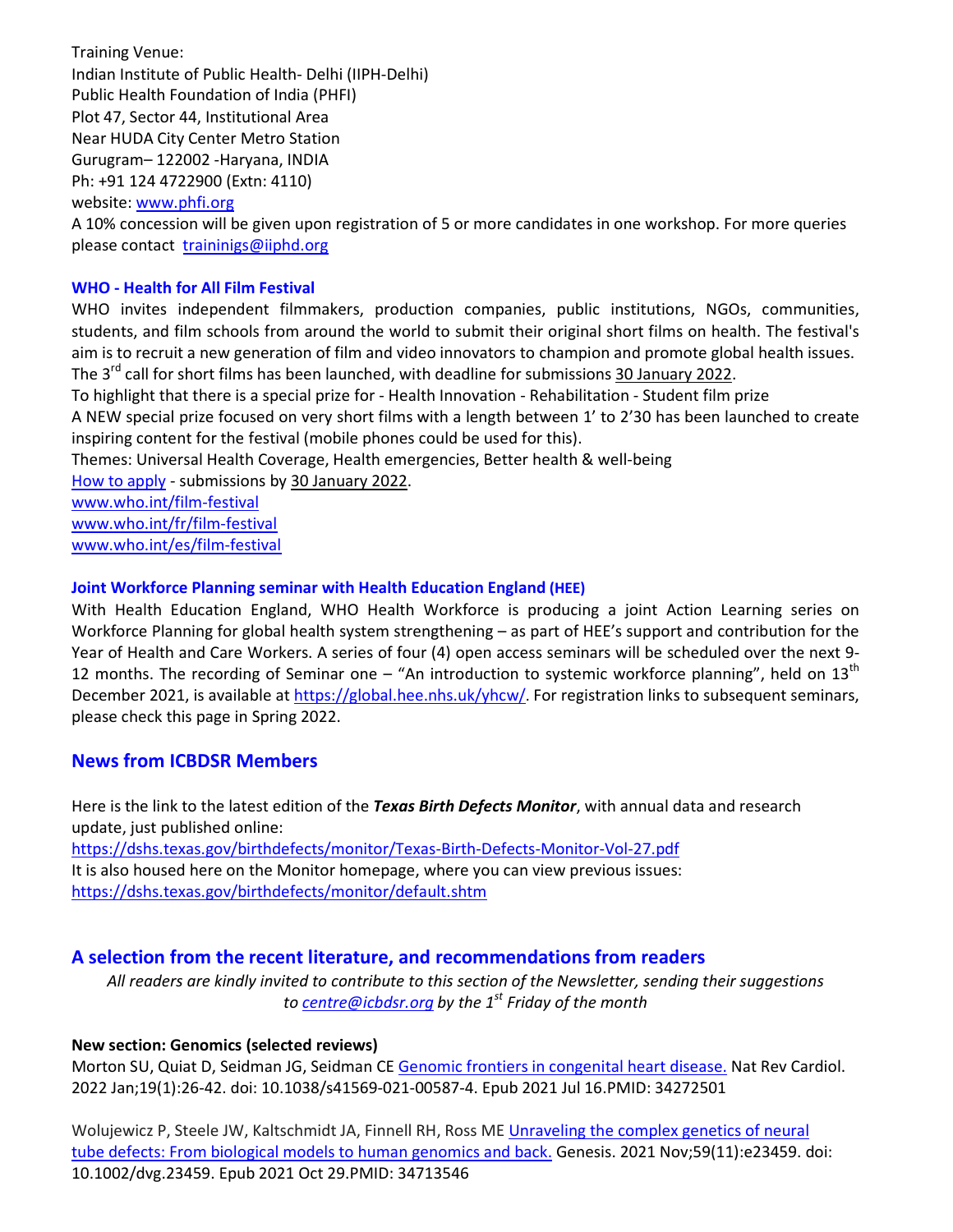#### **Prevention / Risk Factors**

Bortolus R, Filippini F, Cipriani S, Trevisanuto D, Cavallin F, Zanconato G, Somigliana E, Cesari E, Mastroiacovo P, Parazzini F. Efficacy of 4.0 mg versus 0.4 mg Folic Acid Supplementation on the Reproductive Outcomes: A Randomized Controlled Trial. Nutrients. 2021 Dec 10;13(12):4422. doi: 10.3390/nu13124422. PMID: 34959975; PMCID: PMC8704306.

Felipe-Dimog EB, Tumulak MJR, Laurino MY, Daack-Hirsch S, Silao CLT, Conaco MCG, Padilla CD, Estacio LR Jr. Beliefs on the causes of birth defects as perceived by mothers of children with birth defects in a tertiary care hospital in the Philippines. J Community Genet. 2022 Jan 7. doi: 10.1007/s12687-021-00543-2. Epub ahead of print. PMID: 34993741.

Li J, Du Y, Qu F, Jing H, Yan H, Dang S. Propensity score analysis of the association between maternal exposure to second-hand tobacco smoke and birth defects in Northwestern China. J Dev Orig Health Dis. 2022 Jan 6:1-8. doi: 10.1017/S2040174421000714. Epub ahead of print. PMID: 34986910.

Noergaard M, Gotfredsen DR, Sørensen AMS, Andersen JT. Ciprofloxacin exposure and adverse pregnancy outcomes: a Danish nationwide cohort study. BJOG. 2021 Dec 26. doi: 10.1111/1471-0528.17083. Epub ahead of print. PMID: 34954900.

Richter F, Kloster S, Wodschow K, Hansen B, Schullehner J, Kristiansen SM, Petersen MM, Strandberg-Larsen K, Ersbøll AK. Maternal exposure to arsenic in drinking water and risk of congenital heart disease in the offspring. Environ Int. 2021 Dec 20;160:107051. doi: 10.1016/j.envint.2021.107051. Epub ahead of print. PMID: 34942407.

Wu F, Wang Z, Bi Y, Guo Z, Wang Y. Investigation of the risk factors of anorectal malformations. Birth Defects Res. 2021 Dec 29. doi: 10.1002/bdr2.1974. Epub ahead of print. PMID: 34967143.

#### **Outcomes and Longitudinal Studies**

Ho PSY, Quigley M, Tucker DF, Kurinczuk J. Risk factors for death in Welsh infants with a congenital anomaly. BMJ Paediatrics Open 2021;5:e001205. doi: 10.1136/bmjpo-2021-001205.

- Full text available at https://bmjpaedsopen.bmj.com/content/5/1/e001205.full

Sullivan AM, Herdt M. Characteristics and first-year mortality, by lesion level, among infants with spina bifida in the New York State Birth Defects Registry, 2008-2017. Birth Defects Res. 2021 Dec 25. doi: 10.1002/bdr2.1978. Epub ahead of print. PMID: 34953067.

#### **Epidemiology and Surveillance**

Holm KG, Neville AJ, Pierini A, Latos Bielenska A, Jamry-Dziurla A, Cavero-Carbonell C, Garne E, Clemensen J. The Voice of Parents of Children With a Congenital Anomaly - A EUROlinkCAT Study. Front Pediatr. 2021 Nov 29;9:654883. doi: 10.3389/fped.2021.654883. PMID: 34912754; PMCID: PMC8667600.

Kirby RS, Browne ML. Birth defects surveillance for public health practice. Birth Defects Res. 2021 Dec 31. doi: 10.1002/bdr2.1979. Epub ahead of print. PMID: 34971302.

Morris J, Orioli IM, Benavides-Lara A, de la Paz Barboza-Arguello M, Tapia MAC, de França GVA, Groisman B, Holguin J, Hurtado-Villa PM, Ibarra Ramirez M, Mellado C, Pardo R, PastoraBucardo DM, Rodríguez C, Zarantel, Limb E, Dolk H. Prevalence of microcephaly: the Latin American Network of Congenital Malformations 2010-2017. BMJ Paediatr Open. 2021 Nov 23;5(1):e001235. doi: 10.1136/bmjpo-2021-001235. PMID: 34901471; PMCID: PMC8611451.

Stallings EB, Isenburg JL, Heinke D, Sherman SL, Kirby RS, Lupo PJ; National Birth Defects Prevention Network. Co-occurrence of congenital anomalies by maternal race/ethnicity among infants and fetuses with Down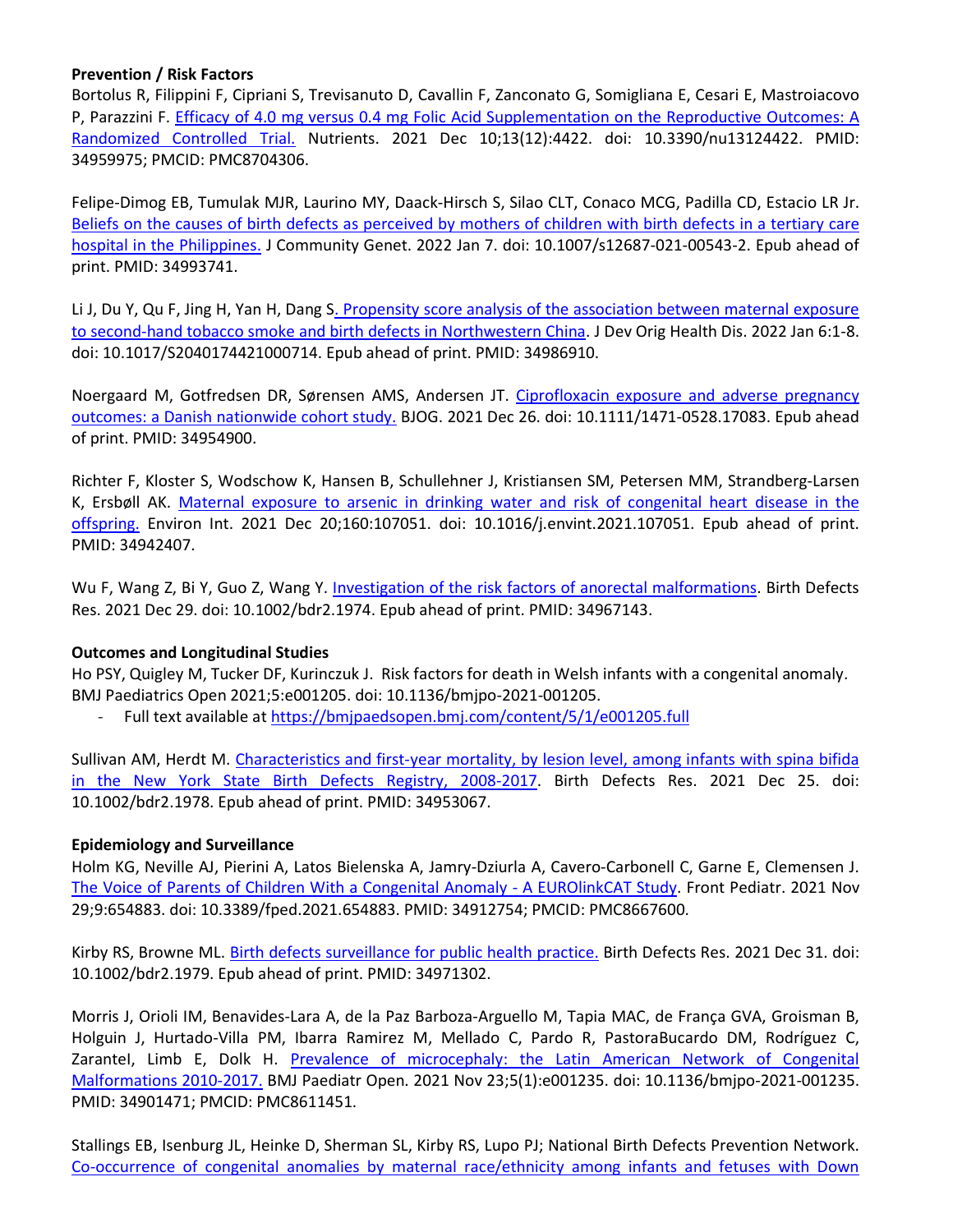syndrome, 2013-2017: A U.S. population-based analysis. Birth Defects Res. 2021 Dec 23. doi: 10.1002 /bdr2.1975. Epub ahead of print. PMID: 34951159. Sullivan AM, Herdt M. Characteristics and first-year mortality, by lesion level, among infants with spina bifida in the New York State Birth Defects Registry, 2008-2017. Birth Defects Res. 2021 Dec 25. doi: 10.1002/bdr2.1978. Epub ahead of print. PMID: 34953067.

Whittington JR, Hughes DS, Rabie NZ, Ounpraseuth ST, Nembhard WN, Chauhan SP, Magann EF. Detection of Fetal Anomalies by Remotely Directed and Interpreted Ultrasound (Teleultrasound): A Randomized Noninferiority Trial. Am J Perinatol. 2022 Jan;39(2):113-119. doi: 10.1055/s-0041-1739352. Epub 2021 Nov 22. PMID: 34808687.

Zhang Y, Zhang W, Xu H, Liu K. Epidemiological Aspects, Prenatal Screening and Diagnosis of Congenital Heart Defects in Beijing. Front Cardiovasc Med. 2021 Dec 20;8:777899. doi: 10.3389/fcvm.2021.777899. PMID: 34988127; PMCID: PMC8720960.

#### **Infections, including COVID-19**

Gurol-Urganci I, Waite L, Webster K, Jardine J, Carroll F, Dunn G, Frémeaux A, Harris T, Hawdon J, Muller P, van der Meulen J, Khalil A. Obstetric interventions and pregnancy outcomes during the COVID-19 pandemic in England: A nationwide cohort study. PLoS Med. 2022 Jan 10;19(1):e1003884. doi: 10.1371/ journal. pmed.1003884. Epub ahead of print. PMID: 35007282.

Lipkind HS, Vazquez-Benitez G, DeSilva M, Vesco KK, Ackerman-Banks C, Zhu J, Boyce TG, Daley MF, Fuller CC, Getahun D, Irving SA, Jackson LA, Williams JTB, Zerbo O, McNeil MM, Olson CK, Weintraub E, Kharbanda EO. Receipt of COVID-19 Vaccine During Pregnancy and Preterm or Small-for-Gestational-Age at Birth - Eight Integrated Health Care Organizations, United States, December 15, 2020-July 22, 2021. MMWR Morb Mortal Wkly Rep. 2022 Jan 7;71(1):26-30. doi: 10.15585/mmwr.mm7101e1. PMID: 34990445.

Marchand G, Patil AS, Masoud AT, Ware K, King A, Ruther S, Brazil G, Calteux N, Ulibarri H, Parise J, Arroyo A, Coriell C, Cook C, Ruuska A, Nourelden AZ, Sainz K. Systematic Review and Meta-Analysis of COVID Maternal and Neonatal Clinical Features and Pregnancy Outcomes to June 3rd 2021. AJOG Glob Rep. 2022 Jan 3:100049. doi: 10.1016/j.xagr.2021.100049. Epub ahead of print. PMID: 35005663; PMCID: PMC8720679.

Shuffrey LC, Firestein MR, Kyle MH, Fields A, Alcántara C, Amso D, Austin J, Bain JM, Barbosa J, Bence M, Bianco C, Fernández CR, Goldman S, Gyamfi-Bannerman C, Hott V, Hu Y, Hussain M, Factor-Litvak P, Lucchini M, Mandel A, Marsh R, McBrian D, Mourad M, Muhle R, Noble KG, Penn AA, Rodriguez C, Sania A, Silver WG, O'Reilly KC, Stockwell M, Tottenham N, Welch MG, Zork N, Fifer WP, Monk C, Dumitriu D. Association of Birth During the COVID-19 Pandemic With Neurodevelopmental Status at 6 Months in Infants With and Without In Utero Exposure to Maternal SARS-CoV-2 Infection. JAMA Pediatr. 2022 Jan 4:e215563. doi: 10.1001/jamapediatrics.2021.5563. Epub ahead of print. PMID: 34982107.

# **Recommendations from readers**

Ho PSY, Quigley M, Tucker DF, Kurinczuk J. Risk factors for death in Welsh infants with a congenital anomaly. BMJ Paediatrics Open 2021;5:e001205. doi: 10.1136/bmjpo-2021-001205. Full text available at https://bmjpaedsopen.bmj.com/content/5/1/e001205.full

Li, J., Du, Y., Qu, F., Jing, H., Yan, H., & Dang, S. Propensity score analysis of the association between maternal exposure to second-hand tobacco smoke and birth defects in Northwestern China. Journal of Developmental Origins of Health and Disease, 2022:1-8. doi:10.1017/S2040174421000714

Zhao D, Yan M, Guo L, Liu D, Zhang R, Yan H, Qu P, Dang S. Cooking stoves and risk of congenital heart disease in Northwest China: A case-control study. Sci Total Environ. 2021,8:151564. doi: 10.1016/ j.scitotenv. 2021.151564.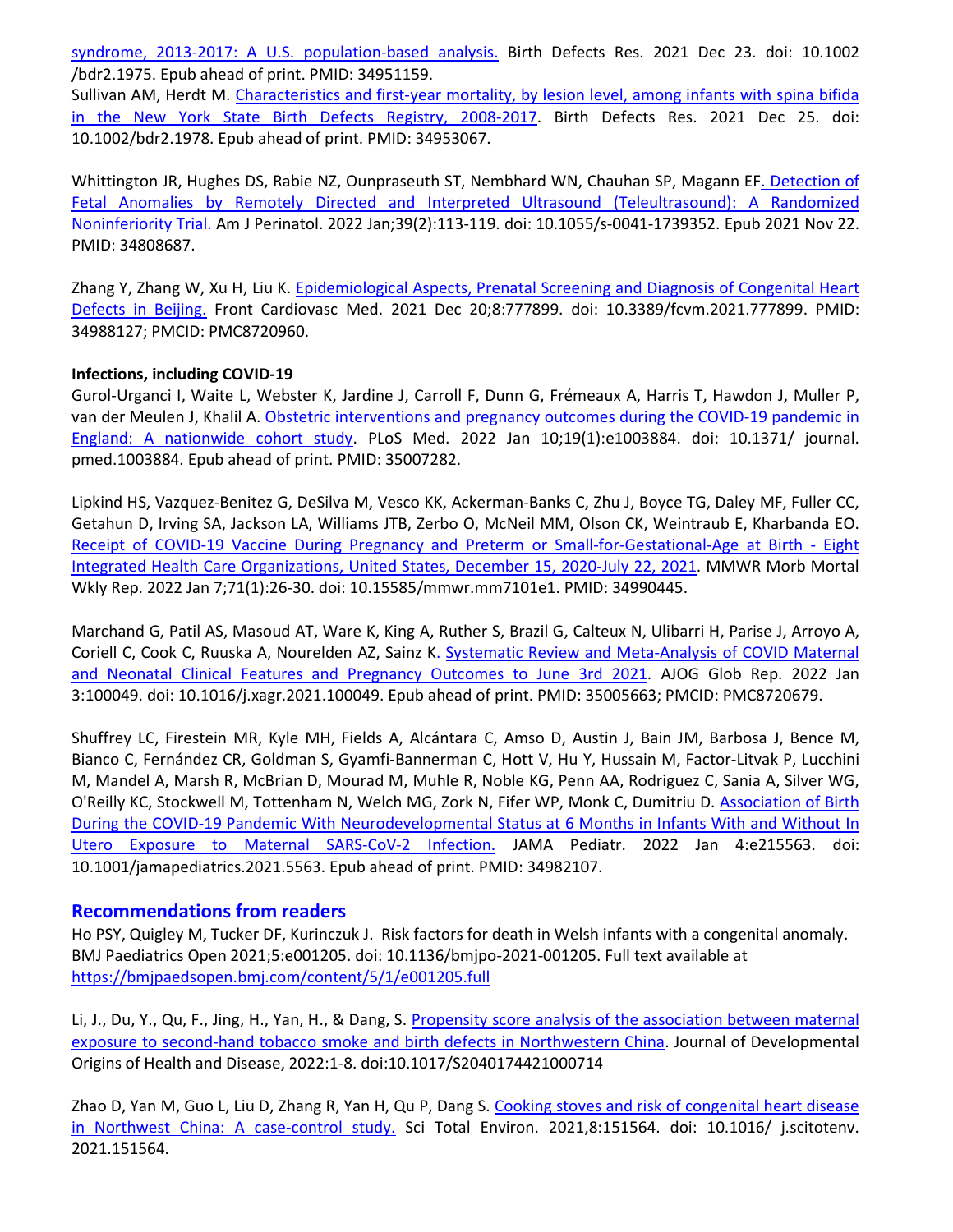# **News from ICBDSR Executive Committee**

#### **Online Self-Paced Course on Birth Defect Surveillance and Prevention**

The online course remains available for interested professionals. The course has been developed by the International Centre on Birth Defects (ICBD Centre) and supported in part by funding from the National Center on Birth Defects and Developmental Disabilities, US Centers for Disease Control and Prevention, through Agreement with the Task Force for Global Health. The course is designed for clinicians, epidemiologists, public health professionals, and anyone interested in understanding birth defects and improving their prevention and care. The course includes videos, quizzes, a discussion forum, and publications/resources. It is available in English and Spanish. To date, **534 trainees** from **71 countries** have joined the online course. Additional information is available at http://www.icbdsr.org/online-self-paced-course-on-birth-defect-surveillance-andprevention/. The registration form is available at www.icbdsr.org/course-registration.

Once registered, you will receive an email with guidance on how to register in the course platform www.icbdsrtraining.org and how to self-enroll in the self-paced course in either English or Spanish.

#### **Meetings and Conferences**

**ICEPH 2022: 16thInternational Conference on Epidemiology and Public Health,** 3-4 March 2022, Rio de Janeiro, Brazil. https://waset.org/epidemiology-and-public-health-conference-in-march-2022-in-rio-de-janeiro

**Euro Pediatrics 2022 – 2nd Global Experts Meeting on European Pediatrics,** 4-6 April 2022, Rome, Italy - Exploring knowledge, translation & innovations in Pediatrics. https://frontiersmeetings.com/conferences/europediatrics/

**Global Experts Meeting on Pediatrics & Neonatology,** 25-27 April 2022, Las Vegas, USA **-** Recent advancements and emerging technologies for Pediatrics. https://frontiersmeetings.com/conferences/pediatrics/

**16th Congress of the European Society of Contraception and Reproductive Health,** 25-28 May 2022, Ghent, Belgium **-** Challenging times, are we ready? Novel approaches to sexual and reproductive health. https://escrh.eu/event/16th-esc-congress/

**ATINER 8th Annual International Conference on Public Health**, 20-23 June 2022, Athens, Greece. The aim of the conference is to bring together academics and researchers from all areas of Public Health and related disciplines. https://www.atiner.gr/publichealth/call

**International Conference on Epidemiology & Public Health**, 25-25 July 2022, Toronto, Canada - New Challenges, Innovations & Current Trends in Epidemiology & Public Health. https://scientificwisdom.org/conferences/epidemiology-publichealth.html

**EAPS 2022 - 9th Congress of the European Academy of Paediatric Societies**, 7-11 October 2022, Barcelona, Spain - Shaping the Future of Child Health. https://eaps2022.kenes.com/